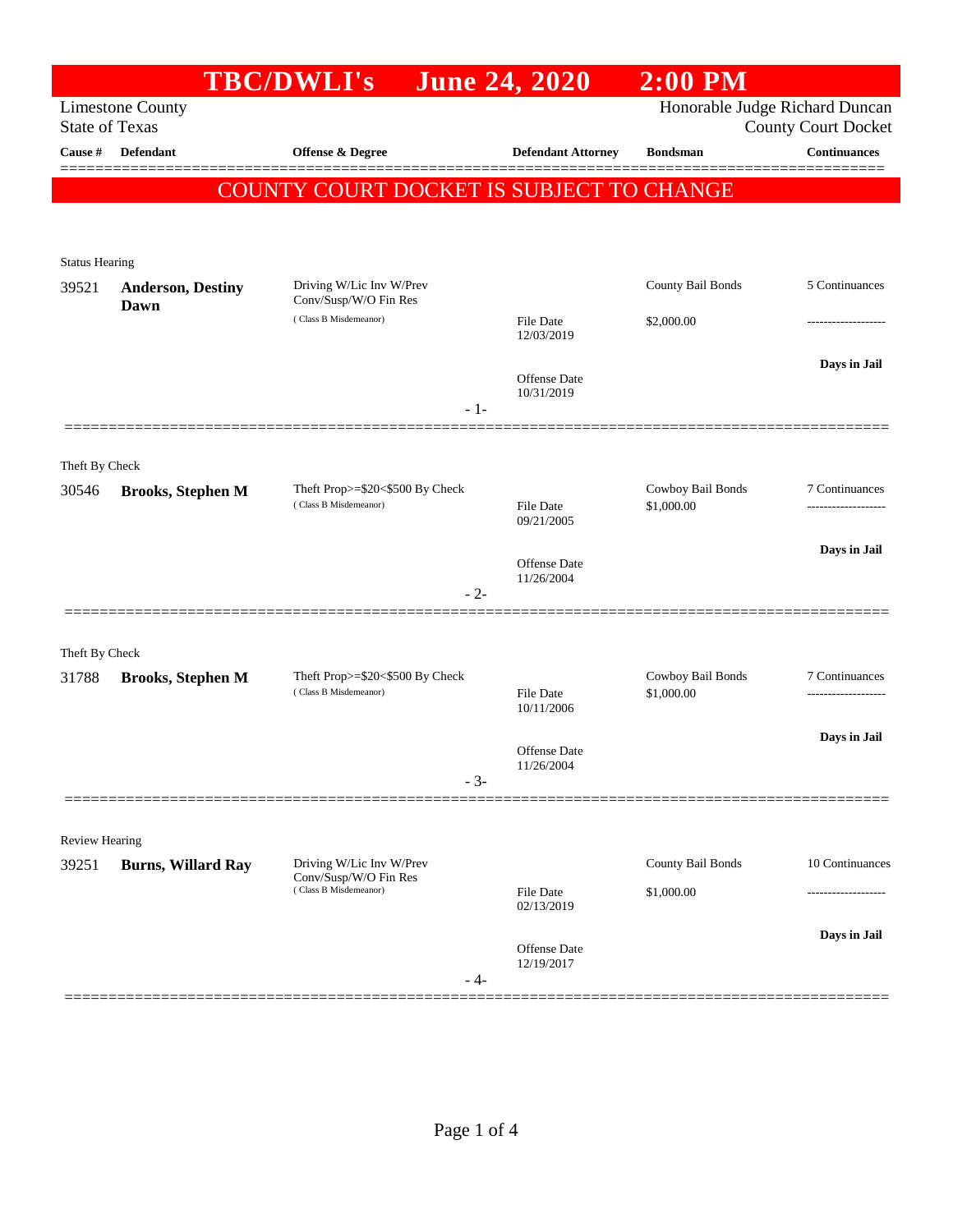|                         |                              | <b>TBC/DWLI's</b>                          |       | <b>June 24, 2020</b>              | $2:00$ PM                      |                                |
|-------------------------|------------------------------|--------------------------------------------|-------|-----------------------------------|--------------------------------|--------------------------------|
|                         | <b>Limestone County</b>      |                                            |       |                                   | Honorable Judge Richard Duncan |                                |
| <b>State of Texas</b>   |                              |                                            |       |                                   |                                | <b>County Court Docket</b>     |
| Cause #                 | Defendant                    | Offense & Degree                           |       | <b>Defendant Attorney</b>         | <b>Bondsman</b>                | <b>Continuances</b><br>======= |
|                         |                              | COUNTY COURT DOCKET IS SUBJECT TO CHANGE   |       |                                   |                                |                                |
|                         |                              |                                            |       |                                   |                                |                                |
|                         |                              |                                            |       |                                   |                                |                                |
| Theft By Check<br>39484 | <b>Hall, Michael Anthony</b> | Theft Prop $>=$ \$750 < \$2,500            |       |                                   | Freebird Bail Bonds            | 7 Continuances                 |
|                         |                              | (Class A Misdemeanor)                      |       | File Date                         | \$1,000.00                     |                                |
|                         |                              |                                            |       | 10/01/2019                        |                                |                                |
|                         |                              |                                            |       | <b>Offense</b> Date               |                                | Days in Jail                   |
|                         |                              |                                            | $-5-$ | 12/03/2018                        |                                |                                |
|                         |                              |                                            |       |                                   |                                |                                |
| Theft By Check          |                              |                                            |       |                                   |                                |                                |
| 39485                   | <b>Hall, Michael Anthony</b> | Theft Prop $>= $100 < $750$                |       |                                   | Freebird Bail Bonds            | 7 Continuances                 |
|                         |                              | (Class B Misdemeanor)                      |       | File Date<br>10/01/2019           | \$1,000.00                     |                                |
|                         |                              |                                            |       |                                   |                                | Days in Jail                   |
|                         |                              |                                            |       | <b>Offense</b> Date<br>11/29/2018 |                                |                                |
|                         |                              |                                            | $-6-$ |                                   |                                |                                |
|                         |                              |                                            |       |                                   |                                |                                |
| <b>Status Hearing</b>   |                              |                                            |       |                                   |                                |                                |
| 39584                   | Henderson, Stephen           | Interfer W/Emergency Req For<br>Assistance |       | Burkeen, Daniel                   | County Bail Bonds              | 4 Continuances                 |
|                         | <b>Keith</b>                 | (Class A Misdemeanor)                      |       | <b>File Date</b>                  | \$3,000.00                     |                                |
|                         |                              |                                            |       | 02/03/2020                        |                                |                                |
|                         |                              |                                            |       | <b>Offense</b> Date               |                                | Days in Jail                   |
|                         |                              |                                            | $-7-$ | 01/11/2020                        |                                |                                |
|                         |                              |                                            |       |                                   |                                |                                |
| <b>Status Hearing</b>   |                              |                                            |       |                                   |                                |                                |
| 39545                   | Hernandez, Issac             | Driving While Intoxicated                  |       | Burkeen, Daniel                   | County Bail Bonds              | 5 Continuances                 |
|                         | Giovanni                     | (Class B Misdemeanor)                      |       | File Date                         | \$2,000.00                     |                                |
|                         |                              |                                            |       | 12/26/2019                        |                                |                                |
|                         |                              |                                            |       |                                   |                                | Days in Jail                   |
|                         |                              |                                            |       | Offense Date<br>10/06/2019        |                                |                                |
|                         |                              |                                            | $-8-$ |                                   |                                |                                |
|                         |                              |                                            |       |                                   |                                |                                |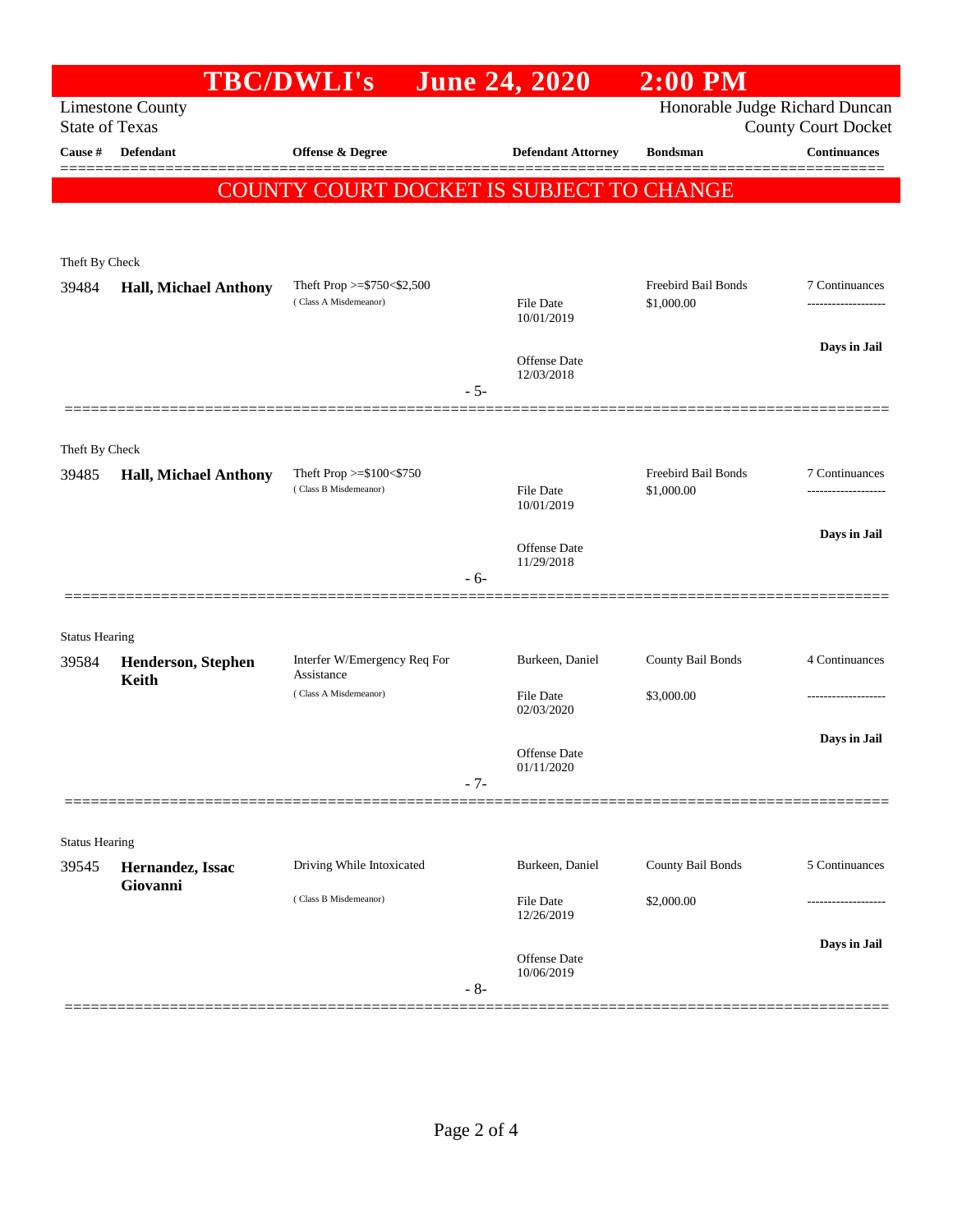|                                  |                          | <b>TBC/DWLI's</b>                                 |        | <b>June 24, 2020</b>              | $2:00$ PM                      |                                                   |
|----------------------------------|--------------------------|---------------------------------------------------|--------|-----------------------------------|--------------------------------|---------------------------------------------------|
|                                  | <b>Limestone County</b>  |                                                   |        |                                   | Honorable Judge Richard Duncan |                                                   |
| <b>State of Texas</b><br>Cause # | Defendant                | Offense & Degree                                  |        | <b>Defendant Attorney</b>         | <b>Bondsman</b>                | <b>County Court Docket</b><br><b>Continuances</b> |
|                                  |                          |                                                   |        |                                   |                                |                                                   |
|                                  |                          | COUNTY COURT DOCKET IS SUBJECT TO CHANGE          |        |                                   |                                |                                                   |
|                                  |                          |                                                   |        |                                   |                                |                                                   |
| Theft By Check                   |                          |                                                   |        |                                   |                                |                                                   |
| 37680                            | Lynch, Clayton           | Theft Prop>=\$500<\$1,500                         |        |                                   | County Bail Bonds              | 24 Continuances                                   |
|                                  |                          | (Class A Misdemeanor)                             |        | <b>File Date</b><br>10/16/2015    | \$1,000.00                     |                                                   |
|                                  |                          |                                                   |        |                                   |                                | Days in Jail                                      |
|                                  |                          |                                                   |        | Offense Date<br>01/22/2015        |                                |                                                   |
|                                  |                          |                                                   | $-9-$  |                                   |                                |                                                   |
|                                  |                          |                                                   |        |                                   |                                |                                                   |
| Theft By Check<br>39115          | Polk, Eva                | Theft Prop >=\$100<\$750                          |        |                                   | T Chapman Bail Bonds           | 19 Continuances                                   |
|                                  |                          | (Class B Misdemeanor)                             |        | File Date<br>10/17/2018           | \$1,000.00                     | -------------------                               |
|                                  |                          |                                                   |        |                                   |                                | Days in Jail                                      |
|                                  |                          |                                                   |        | <b>Offense</b> Date<br>04/06/2018 |                                |                                                   |
|                                  |                          |                                                   | $-10-$ |                                   |                                |                                                   |
|                                  |                          |                                                   |        |                                   |                                |                                                   |
| <b>Review Hearing</b>            |                          |                                                   |        |                                   |                                |                                                   |
| 39056                            | Ramirez, Rene            | Driving W/Lic Inv W/Prev<br>Conv/Susp/W/O Fin Res |        |                                   | Freebird Bail Bonds            | 15 Continuances                                   |
|                                  |                          | (Class B Misdemeanor)                             |        | <b>File Date</b><br>08/21/2018    | \$2,000.00                     |                                                   |
|                                  |                          |                                                   |        |                                   |                                | Days in Jail                                      |
|                                  |                          |                                                   |        | <b>Offense</b> Date<br>07/03/2018 |                                |                                                   |
|                                  |                          |                                                   | $-11-$ |                                   |                                |                                                   |
|                                  |                          |                                                   |        |                                   |                                |                                                   |
| <b>Review Hearing</b><br>38881   | <b>Thompkin, Charles</b> | Driving W/Lic Inv W/Prev                          |        |                                   | County Bail Bonds              | 17 Continuances                                   |
|                                  | Edward                   | Conv/Susp/W/O Fin Res                             |        |                                   |                                |                                                   |
|                                  |                          | (Class B Misdemeanor)                             |        | <b>File Date</b><br>04/10/2018    | \$1,000.00                     |                                                   |
|                                  |                          |                                                   |        |                                   |                                | Days in Jail                                      |
|                                  |                          |                                                   |        | Offense Date<br>01/31/2018        |                                |                                                   |
|                                  |                          |                                                   | $-12-$ |                                   |                                |                                                   |